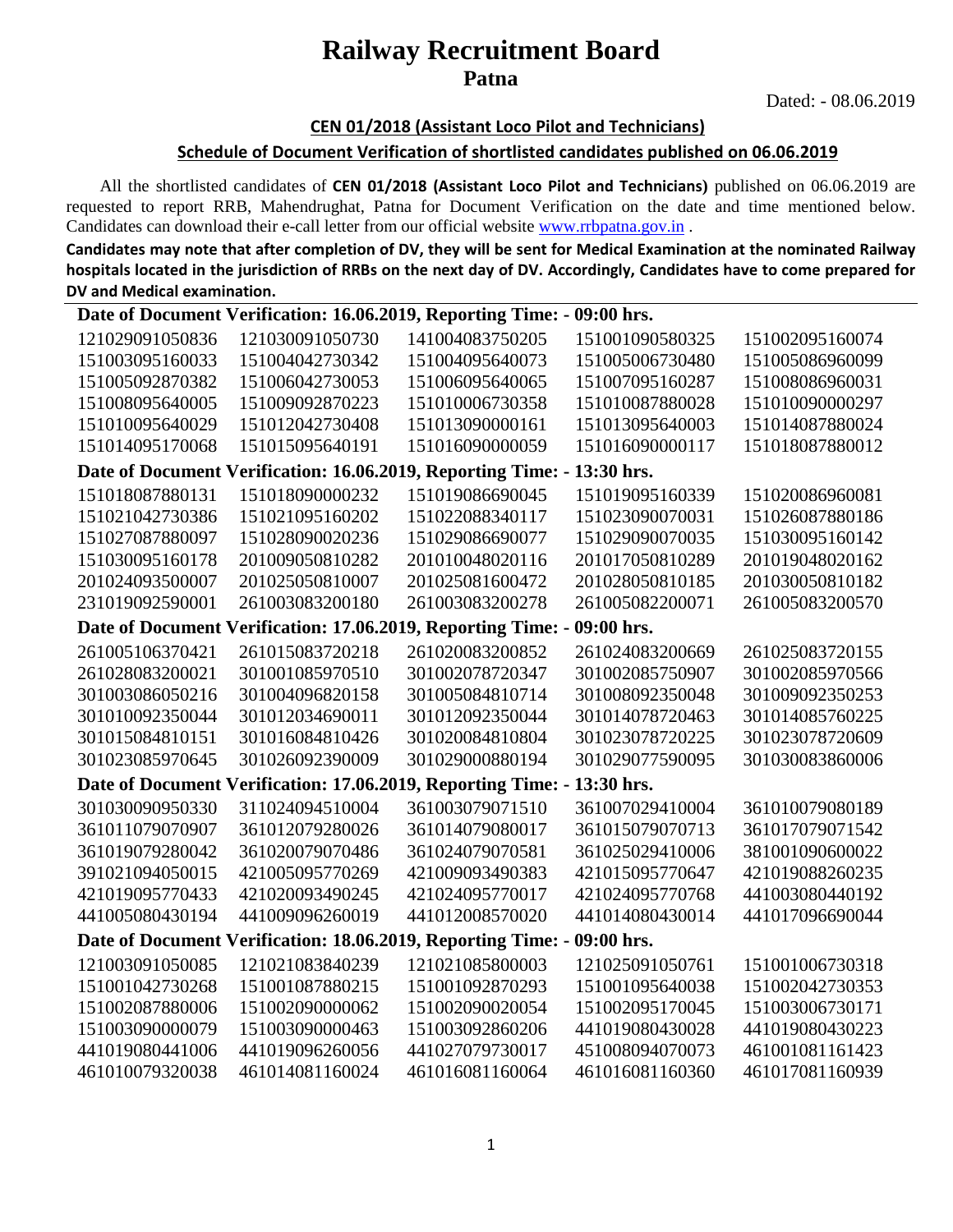|                                                                         |                 | Date of Document Verification: 18.06.2019, Reporting Time: - 13:30 hrs. |                 |                 |  |
|-------------------------------------------------------------------------|-----------------|-------------------------------------------------------------------------|-----------------|-----------------|--|
| 151003092870028                                                         | 151003095170151 | 151004090020026                                                         | 151004095170104 | 151005086690045 |  |
| 151005090000081                                                         | 151005090000215 | 151005090580165                                                         | 151005095640072 | 151006042730058 |  |
| 151006090020220                                                         | 151006095160135 | 151006095640140                                                         | 151007042730249 | 151007086960186 |  |
| 151007090000394                                                         | 151007095160008 | 151007095170153                                                         | 151007095640009 | 151008006730138 |  |
| 151008006730250                                                         | 151008006730274 | 151008006730395                                                         | 151008006730588 | 151008042730202 |  |
| 151008042730301                                                         | 151008087880113 | 151008090020023                                                         | 151008095160242 | 151008095170023 |  |
|                                                                         |                 | Date of Document Verification: 19.06.2019, Reporting Time: - 09:00 hrs. |                 |                 |  |
| 151008095640048                                                         | 151009042730090 | 151009042730503                                                         | 151009090000064 | 151009095160013 |  |
| 151010086690110                                                         | 151010087880002 | 151010090000070                                                         | 151010090000095 | 151010090000387 |  |
| 151010090000421                                                         | 151010095160014 | 151010095160160                                                         | 151010095640028 | 151011090000120 |  |
| 151011090070101                                                         | 151011090580249 | 151011095160065                                                         | 151011095170147 | 151012042730148 |  |
| 151012090000114                                                         | 151012092860298 | 151012095160105                                                         | 151012095170018 | 151012095640002 |  |
| 151012095640067                                                         | 151013087880003 | 151013090000065                                                         | 151013095160241 | 151013095170039 |  |
|                                                                         |                 | Date of Document Verification: 19.06.2019, Reporting Time: -            | 13:30 hrs.      |                 |  |
| 151013095640089                                                         | 151014006730511 | 151014042730374                                                         | 151014090000086 | 151014090000094 |  |
| 151014090000170                                                         | 151014090000276 | 151014095640027                                                         | 151015088340086 | 151015090000391 |  |
| 151015090020006                                                         | 151015090020107 | 151015090060177                                                         | 151015095160171 | 151015095170036 |  |
| 151016006730076                                                         | 151016042730204 | 151016042730402                                                         | 151016086960173 | 151016090020041 |  |
| 151016095160025                                                         | 151016095160243 | 151016095170208                                                         | 151016095640147 | 151017006730108 |  |
| 151017042730079                                                         | 151017090020046 | 151017090580013                                                         | 151017095160013 | 151018042730066 |  |
|                                                                         |                 | Date of Document Verification: 20.06.2019, Reporting Time: - 09:00 hrs. |                 |                 |  |
| 151018042730498                                                         | 151018087880001 | 151018087880005                                                         | 151018087880176 | 151019006730333 |  |
| 151019006730444                                                         | 151019090000054 | 151019090000373                                                         | 151019092860047 | 151020042730074 |  |
| 151020090000112                                                         | 151020095170035 | 151020095640067                                                         | 151020095640156 | 151021006730064 |  |
| 151021042730054                                                         | 151021042730070 | 151021042730095                                                         | 151021090000198 | 151021095170098 |  |
| 151022042730154                                                         | 151022042730536 | 151022087880017                                                         | 151022087880072 | 151022095160046 |  |
| 151022095160049                                                         | 151022095160108 | 151022095640124                                                         | 151023006730308 | 151023006730479 |  |
|                                                                         |                 | Date of Document Verification: 20.06.2019, Reporting Time: - 13:30 hrs. |                 |                 |  |
|                                                                         |                 |                                                                         |                 |                 |  |
| 151023090000244                                                         | 151023090000251 | 151023090070046                                                         | 151023090580087 | 151023095640023 |  |
| 151024006730067                                                         | 151024006730077 | 151024006730425                                                         | 151024042730360 | 151024090000124 |  |
| 151024090000125                                                         | 151024092860061 | 151024092860062                                                         | 151024095640185 | 151025090000039 |  |
| 151025095170005                                                         | 151025095170061 | 151025095170132                                                         | 151026086690191 | 151026090580332 |  |
| 151026092860092                                                         | 151026095160163 | 151026095640021                                                         | 151027042730515 | 151027087880091 |  |
| 151027087880154                                                         | 151027090000408 | 151027090020109                                                         | 151027090020112 | 151027095160025 |  |
| Date of Document Verification: 21.06.2019, Reporting Time: - 09:00 hrs. |                 |                                                                         |                 |                 |  |
| 151028042730098                                                         | 151028042730481 | 151028090020025                                                         | 151028090580043 | 151028095160086 |  |
| 151029006730125                                                         | 151029006730351 | 151029032810027                                                         | 151029042730193 | 151029090580041 |  |
| 151029095160103                                                         | 151029095170007 | 151029095640073                                                         | 151030006730205 | 151030086960083 |  |
| 151030087880016                                                         | 151030090000149 | 151030090000281                                                         | 151030090020151 | 151030095160195 |  |
| 151030095640080                                                         | 151030095640094 | 161029083900055                                                         | 171006042460091 | 171007087470027 |  |
| 171007087470401                                                         | 171011083870081 | 171012087470014                                                         | 171012087470081 | 171014087470075 |  |
|                                                                         |                 | Date of Document Verification: 21.06.2019, Reporting Time: -            | 13:30 hrs.      |                 |  |
| 171015045770087                                                         | 171015087470102 | 171016087470054                                                         | 171020087470328 | 171023087470299 |  |
| 171024087470121                                                         | 171025087470028 | 171028087470564                                                         | 171030087470031 | 201002081600194 |  |
| 201002093880010                                                         | 201004093500073 | 201005050810021                                                         | 201006048020003 | 201006081600025 |  |
| 201006093500034                                                         | 201013081600198 | 201014050810022                                                         | 201015050810004 | 201015050810017 |  |
| 201015093500101                                                         | 201016050810027 | 201018093500017                                                         | 201023050810003 | 201026081600010 |  |
| 201030081600141                                                         | 221003081410004 | 221014083480955                                                         | 231006023270002 | 231015017060012 |  |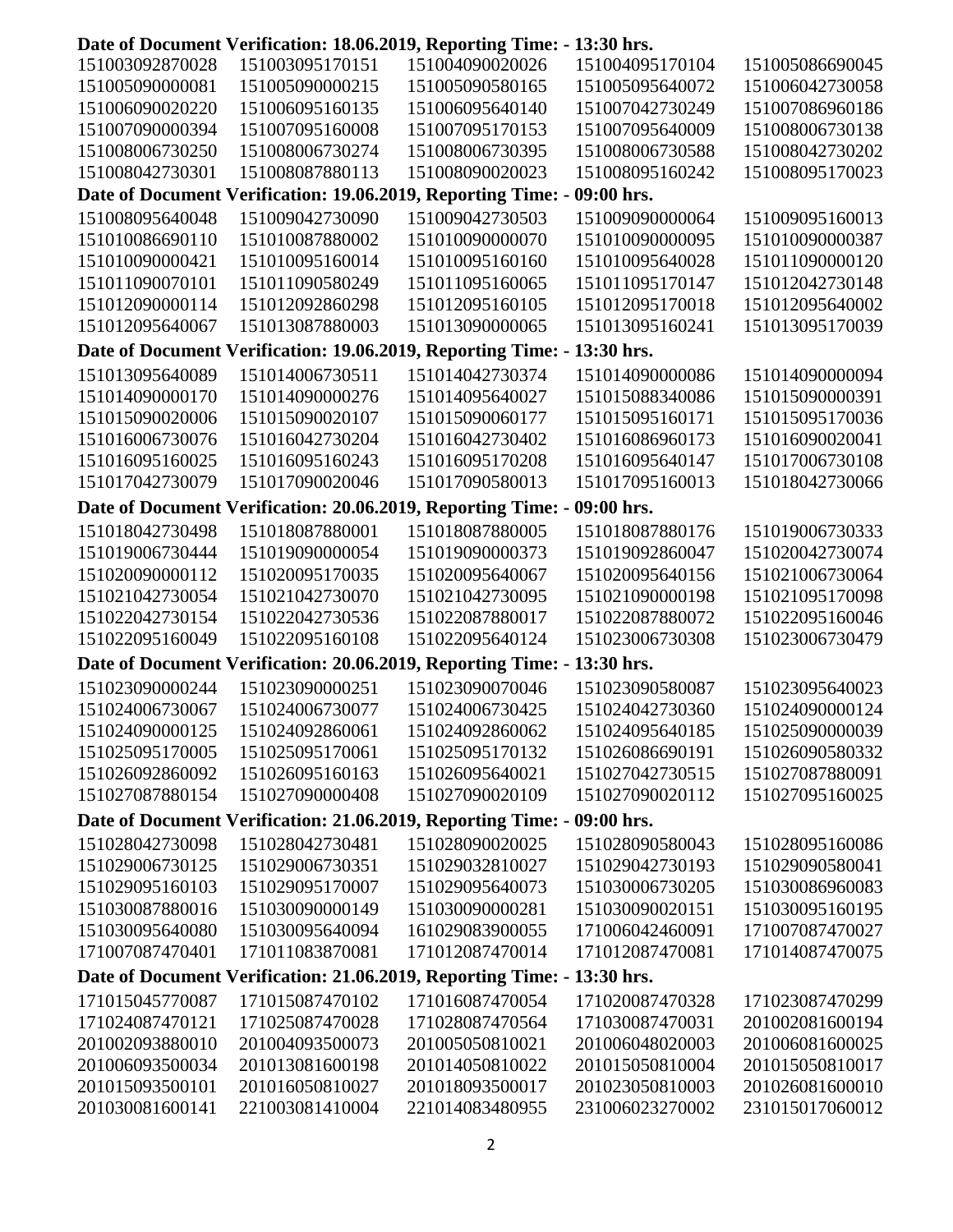# **Date of Document Verification: 23.06.2019, Reporting Time: - 09:00 hrs.**

| 231018029700001 | 261001083200760 | 261002034930010                                                         | 261004083200154 | 261004083200608 |
|-----------------|-----------------|-------------------------------------------------------------------------|-----------------|-----------------|
| 261005082200033 | 261006079090338 | 261006083720016                                                         | 261009106370376 | 261010083200554 |
| 261012079090004 | 261012083720031 | 261013083720019                                                         | 261015083200034 | 261017082200067 |
| 261018027900004 | 261019096220020 | 261020083200164                                                         | 261021079090604 | 261021082200029 |
| 261021083200236 | 261021083720188 | 261022083200300                                                         | 261024079090548 | 261025096220072 |
| 261026083720022 | 261028083720028 | 261028085660084                                                         | 271018021760026 | 301001078720257 |
|                 |                 | Date of Document Verification: 23.06.2019, Reporting Time: - 13:30 hrs. |                 |                 |
| 301001085750036 | 301001085750337 | 301001094650162                                                         | 301001094660041 | 301001094660048 |
| 301002085970021 | 301002086050043 | 301002094650273                                                         | 301002094660069 | 301002094660154 |
| 301003078720082 | 301003085750003 | 301003085970063                                                         | 301003085970310 | 301003085970346 |
| 301003086050062 | 301003094650013 | 301003094660053                                                         | 301004078720003 | 301004084810712 |
| 301004085750478 | 301004094660014 | 301004094660136                                                         | 301005078720046 | 301005078720428 |
| 301005085730036 | 301005091020230 | 301005094650052                                                         | 301005096820170 | 301006078720474 |
|                 |                 | Date of Document Verification: 24.06.2019, Reporting Time: -            | 09:00 hrs.      |                 |
|                 |                 |                                                                         |                 |                 |
| 301006078720642 | 301006091020041 | 301006092350126                                                         | 301007085750078 | 301007085750652 |
| 301007092350170 | 301008085730051 | 301008085750363                                                         | 301008085750708 | 301008086050198 |
| 301008086050349 | 301008094650002 | 301008094650106                                                         | 301008094650131 | 301008094660051 |
| 301008094660133 | 301008094660237 | 301008094660259                                                         | 301009034690390 | 301009078720134 |
| 301009084810095 | 301009091020189 | 301009092350030                                                         | 301010026180022 | 301010077590031 |
| 301010085730029 | 301010085750300 | 301010086050095                                                         | 301010086050171 | 301010091020036 |
|                 |                 | Date of Document Verification: 24.06.2019, Reporting Time: - 13:30 hrs. |                 |                 |
| 301010091020101 | 301010091020152 | 301010094660047                                                         | 301011026180046 | 301011085750407 |
| 301011086050799 | 301012077590037 | 301012086050083                                                         | 301012086050282 | 301012086060246 |
| 301012094660001 | 301012094660025 | 301013078720427                                                         | 301013085970441 | 301013086050049 |
| 301015078720414 | 301015085730232 | 301015085970236                                                         | 301015085970540 | 301016085730058 |
| 301016085760097 | 301016086050006 | 301016086050261                                                         | 301017086050385 | 301017086050398 |
| 301018085760338 | 301018086050021 | 301018086050102                                                         | 301018091020050 | 301018094650042 |
|                 |                 | Date of Document Verification: 25.06.2019, Reporting Time: -            | 09:00 hrs.      |                 |
| 301018096820173 | 301019084810046 | 301020085730033                                                         | 301020085970323 | 301020086050456 |
| 301020086050767 | 301020086060182 | 301020086060393                                                         | 301020094650091 | 301021077590043 |
| 301021085730073 | 301022041800001 | 301022086060150                                                         | 301022086060437 | 301022092350190 |
| 301023078720064 | 301023078720917 | 301023085730007                                                         | 301023086050090 | 301023092350126 |
| 301023094650075 | 301023094660237 | 301023096820213                                                         | 301024034690019 | 301024034690071 |
| 301024086050165 | 301024094660099 | 301025078720011                                                         | 301025085730205 | 301025086050394 |
|                 |                 | Date of Document Verification: 25.06.2019, Reporting Time: - 13:30 hrs. |                 |                 |
| 301025086050743 | 301025092350113 | 301026078720003                                                         | 301026084810119 | 301026092350030 |
| 301026096820150 | 301027086050574 | 301027086050630                                                         | 301028085970007 | 301028085970457 |
| 301028091020059 | 301028094660110 | 301028096820078                                                         | 301029084810723 | 301029085970303 |
| 301029091020008 | 301030026180093 | 301030084810118                                                         | 301030086050724 | 301030094650064 |
| 311008085670003 | 311010081550005 | 311011085880006                                                         | 311029085540527 | 361006079080067 |
| 361006079890180 | 361007006030061 | 361009079070556                                                         | 361010006030239 | 361010079070279 |
|                 |                 | Date of Document Verification: 26.06.2019, Reporting Time: -            | 09:00 hrs.      |                 |
| 361012079070629 | 361012079071491 | 361013079280089                                                         | 361014079070041 |                 |
|                 |                 |                                                                         |                 | 361015079070186 |
| 361015079070567 | 361015079070672 | 361015079071536                                                         | 361016079070121 | 361016079070915 |
| 361017079890038 | 361017081190137 | 361018079070119                                                         | 361018079080214 | 361018081190022 |
| 361020079070066 | 361020079070560 | 361021079890175                                                         | 361022006030010 | 361022079071601 |
| 361023079070074 | 361023079070230 | 361023079070958                                                         | 361024079071061 | 361024079890013 |
| 361025079860033 | 361026079080083 | 361027079070016                                                         | 361027079070144 | 361027079071622 |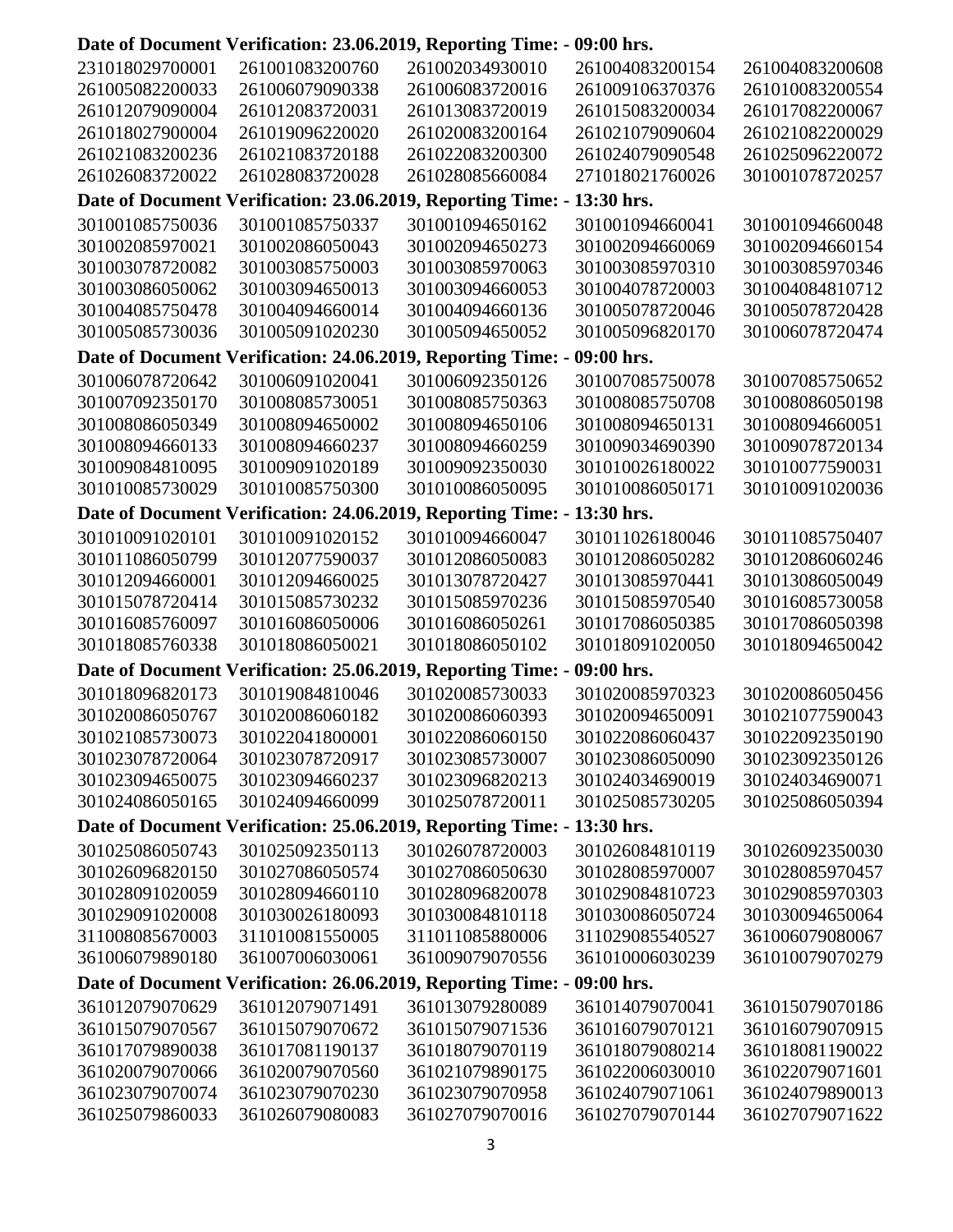### **Date of Document Verification: 26.06.2019, Reporting Time: - 13:30 hrs.**

| 361028079070023 | 361028079080077 | 361029079070457                                                         | 361029079070846                    | 361030079071218 |
|-----------------|-----------------|-------------------------------------------------------------------------|------------------------------------|-----------------|
| 381009090600013 | 381013079900353 | 381028079900268                                                         | 381029087630555                    | 381030079900292 |
| 391005086650208 | 391006086590152 | 421001093490017                                                         | 421001093490374                    | 421001093490435 |
| 421002088260162 | 421002095770034 | 421003088220008                                                         | 421003088260021                    | 421003095770663 |
| 421004088260284 | 421005088250167 | 421005095770077                                                         | 421006088250161                    | 421006095770006 |
| 421007093490311 | 421008088250024 | 421008088260346                                                         | 421008093490559                    | 421009088220863 |
|                 |                 | Date of Document Verification: 27.06.2019, Reporting Time: - 09:00 hrs. |                                    |                 |
| 421009088260698 | 421009095770447 | 421010088250095                                                         | 421010095770704                    | 421011088220807 |
|                 |                 | 421012088260911                                                         |                                    |                 |
| 421011093490385 | 421012088220129 |                                                                         | 421012093490523<br>421014088260024 | 421013088260329 |
| 421013093490692 | 421014088220129 | 421014088220796                                                         |                                    | 421014093490117 |
| 421015088250013 | 421016088250588 | 421016093490048                                                         | 421016093490317                    | 421017088250016 |
| 421020093490445 | 421021088260357 | 421021093490466                                                         | 421021093490742                    | 421022088260547 |
| 421024088220039 | 421024088220347 | 421024088250140                                                         | 421024095770293                    | 421025088220012 |
|                 |                 | Date of Document Verification: 27.06.2019, Reporting Time: -            | 13:30 hrs.                         |                 |
| 421025088220251 | 421025088260125 | 421026088250075                                                         | 421027088220015                    | 421027088260142 |
| 421027095770259 | 421028088220078 | 421028088260156                                                         | 421028093490181                    | 421029088260522 |
| 421029093490663 | 421029095770913 | 421030088260156                                                         | 421030093490160                    | 421030095770068 |
| 441002080430147 | 441003094790039 | 441005080430030                                                         | 441006086940024                    | 441007096690115 |
| 441008079480217 | 441008096330005 | 441008113380006                                                         | 441011080440904                    | 441011093220062 |
| 441012096260051 | 441013080440730 | 441013096260148                                                         | 441014080441020                    | 441017082120045 |
|                 |                 | Date of Document Verification: 28.06.2019, Reporting Time: - 09:00 hrs. |                                    |                 |
| 441017094790181 | 441019080440399 | 441019094790062                                                         | 441022096260111                    | 441027079450014 |
| 441027080440300 | 441027080440604 | 441027093220098                                                         | 441028079390135                    | 441028079730031 |
| 441029093220028 | 441029094790233 | 441029096690073                                                         | 441030093220131                    | 461001014050112 |
| 461001081160720 | 461002005700008 | 461002081160975                                                         | 461002081161424                    | 461002081162560 |
| 461004081160062 | 461004081160749 | 461005081160328                                                         | 461005081160964                    | 461007081160419 |
| 461008081161815 | 461009081160753 | 461010081160584                                                         | 461011081160623                    | 461011081160846 |
|                 |                 | Date of Document Verification: 28.06.2019, Reporting Time: -            | 13:30 hrs.                         |                 |
|                 |                 |                                                                         |                                    |                 |
| 151001042730130 | 151002088340016 | 151004042730306                                                         | 151004095160109                    | 151005087880165 |
| 151005090000072 | 151006095640080 | 461012014050174                                                         | 461013081160281                    | 461013081161048 |
| 461015088000104 | 461016003620162 | 461016081160089                                                         | 461016081161545                    | 461017088000063 |
| 461021081160962 | 461021081161047 | 461022081160477                                                         | 461023081160573                    | 461023081160865 |
| 461024081160841 | 461024088000050 | 461025081160479                                                         | 461025081161000                    | 461026081160593 |
| 461026081161101 | 461029014050016 | 461029014050069                                                         | 461029081160154                    | 461030081160749 |
|                 |                 | Date of Document Verification: 30.06.2019, Reporting Time: - 09:00 hrs. |                                    |                 |
| 151009086960046 | 151009090000039 | 151010087880036                                                         | 151011042730269                    | 151011086690083 |
| 151011087880181 | 151011095640002 | 151017090000344                                                         | 151017090070024                    | 151018086690150 |
| 151019095170088 | 151020087880076 | 151020090000083                                                         | 151021090000312                    | 151024006730095 |
| 151024042730170 | 151024095640110 | 151026006730555                                                         | 151026090000472                    | 171018042460088 |
| 201015081590056 | 261004079090023 | 261006079090057                                                         | 261018091370110                    | 261020083200075 |
| 261022027900049 | 261024083720391 | 261025079090027                                                         | 261029083200858                    | 301001085750078 |
|                 |                 | Date of Document Verification: 30.06.2019, Reporting Time: - 13:30 hrs. |                                    |                 |
| 301006086050198 | 301006086050432 | 301007077590089                                                         | 301009092350271                    | 301010078720416 |
| 301010084810876 | 301011026180079 | 301011092350143                                                         | 301012094660092                    | 301015086050803 |
| 301018078720306 | 301018094660053 | 301024034690003                                                         | 301026091020170                    | 301028084810942 |
| 301028094660124 | 301030085750534 | 361001079890011                                                         | 361007079070668                    | 361011079070708 |
| 361014079070778 | 361021006030115 | 361021006030144                                                         | 361026079071599                    | 361027079070784 |
| 361028079070609 | 381016078210248 | 381018087630992                                                         | 421003088260017                    | 421006088250048 |
|                 |                 |                                                                         |                                    |                 |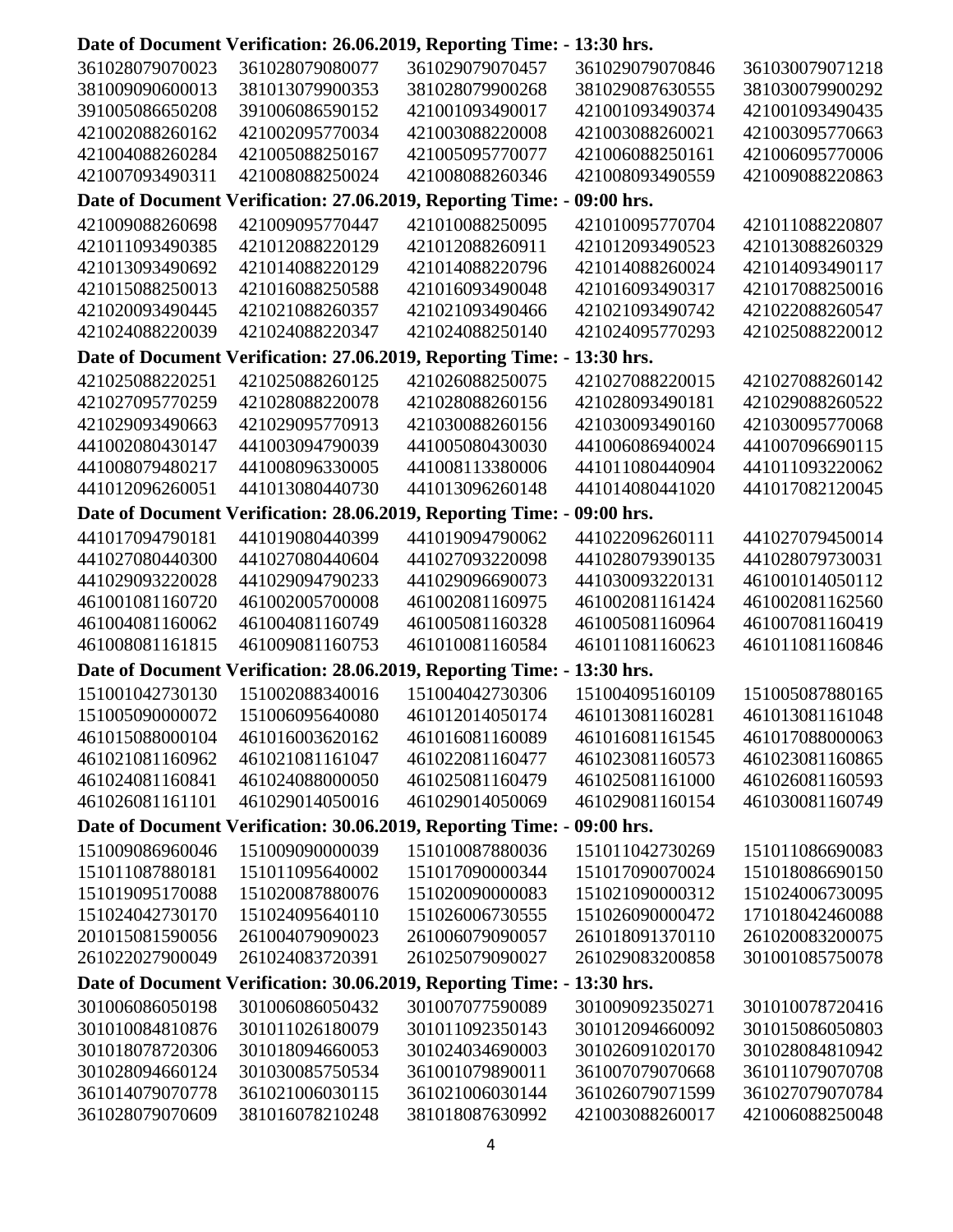# **Date of Document Verification: 01.07.2019, Reporting Time: - 09:00 hrs.**

| 151001095160011 | 151015092860105 | 151017095640151                                                         | 151021088340105 | 151030087880024 |
|-----------------|-----------------|-------------------------------------------------------------------------|-----------------|-----------------|
| 171015087470683 | 201004093880121 | 221008083480080                                                         | 221019082080157 | 221022082080072 |
| 221028083480463 | 231015096920118 | 261016083890198                                                         | 261019082200088 | 261026083890093 |
| 261028113290013 | 421006088260263 | 421009088220188                                                         | 421009095770539 | 421013088220314 |
| 421018095770405 | 421021088260306 | 421022093490118                                                         | 441019080440009 | 441021066870058 |
| 441030080440577 | 461002081160616 | 461013081161059                                                         | 461016081160821 | 461030081162983 |
|                 |                 | Date of Document Verification: 01.07.2019, Reporting Time: - 13:30 hrs. |                 |                 |
| 151001032810156 | 151009095170142 | 151013092870127                                                         | 151017086690106 | 151022095160201 |
| 151025090060038 | 221013080380257 | 261015083200008                                                         | 261028113290084 | 301003077590016 |
| 301008094660070 | 301010086050089 | 301012084810113                                                         | 301022000880005 | 301024084810177 |
| 301025085760041 | 301027034690095 | 301028084810046                                                         | 361003079070813 | 361003079071061 |
| 361019079080033 | 391003086100664 | 391014085710113                                                         | 391014086100079 | 391026086590162 |
| 391028086100095 | 391030086101072 | 421003093490372                                                         | 421021088250193 | 441014079430023 |
|                 |                 |                                                                         |                 |                 |
|                 |                 | Date of Document Verification: 02.07.2019, Reporting Time: -            | 09:00 hrs.      |                 |
| 151004006730066 | 151004087880161 | 151012090000073                                                         | 151020092870485 | 171004042460407 |
| 171008087470253 | 171015087470252 | 171019087470071                                                         | 171021087470554 | 261005083200442 |
| 261006083200695 | 301007034690020 | 301007078720723                                                         | 301012086050920 | 301017078720447 |
| 301018085970615 | 301018086050258 | 301025034690188                                                         | 301029085970689 | 361028079070495 |
| 361028079071871 | 421003088250221 | 421007088250772                                                         | 421008088250199 | 421011088260772 |
| 421022088250081 | 421026095770746 | 421027088260172                                                         | 441021080430893 | 461018081160421 |
|                 |                 | Date of Document Verification: 02.07.2019, Reporting Time: - 13:30 hrs. |                 |                 |
| 151011042730218 | 151012032810108 | 151014090580243                                                         | 151018090020123 | 151022090580275 |
| 151026095640221 | 151029090000086 | 171008087470492                                                         | 171014042460156 | 171015087470661 |
| 171023087470221 | 221026080380200 | 261004083200194                                                         | 261022083200024 | 261023083200137 |
| 301001085970040 | 301011086050109 | 301014078720775                                                         | 301014086050024 | 301017086050162 |
| 301022078720299 | 301028085750094 | 361008079890019                                                         | 361022079280133 | 421007088260705 |
| 421014093490362 | 421016095770204 | 421024093490324                                                         | 421027095770078 | 441004079430119 |
|                 |                 | Date of Document Verification: 03.07.2019, Reporting Time: -            | 09:00 hrs.      |                 |
| 151002042730047 | 151027042730104 | 301009077590049                                                         | 301019094660066 | 301026096820053 |
| 301027085750101 | 301027094660208 | 301028085970287                                                         | 361003079070228 | 361009079070089 |
| 361014079070219 | 361025079080177 | 391013086100223                                                         | 421004088250251 | 421016093490083 |
| 421017088250951 | 421019088250206 | 421024088250202                                                         | 421025088260016 | 421026087530022 |
| 421030088260140 | 441012094790044 | 441018096260044                                                         | 461007081160306 | 461010081160055 |
| 461017081160274 | 461018081160739 | 461020088000162                                                         | 461028088000208 | 461030081161852 |
|                 |                 |                                                                         |                 |                 |
|                 |                 | Date of Document Verification: 03.07.2019, Reporting Time: - 13:30 hrs. |                 |                 |
| 151002006730060 | 151004006730137 | 151004086960057                                                         | 151004087880139 | 151011006730058 |
| 151011095640145 | 151012042730188 | 151013088340013                                                         | 151014092860093 | 151016095160007 |
| 151017006730255 | 151017006730312 | 151017090020051                                                         | 151023086690034 | 151025042730158 |
| 151025087880058 | 151027090000211 | 151029095160166                                                         | 161010083900090 | 171006087470633 |
| 171021087470656 | 171023087470348 | 211002080990004                                                         | 301018086060079 | 301018092350180 |
| 301028085750173 | 301029091020026 | 361012079280008                                                         | 421003088250021 | 421029088250248 |
|                 |                 | Date of Document Verification: 04.07.2019, Reporting Time: -            | 09:00 hrs.      |                 |
| 201023081600128 | 261009096220087 | 261014083200822                                                         | 301002026180159 | 301002085750288 |
| 301002094650118 | 301004085760164 | 301004085970054                                                         | 301004086060126 | 301006085730051 |
| 301006091020079 | 301008026180129 | 301009086050408                                                         | 301010092350273 | 301011094650277 |
| 301018077590114 | 301023078720380 | 301024083860061                                                         | 301026026180106 | 301028092350022 |
| 301028092350139 | 301029078720253 | 301029084810544                                                         | 301030084810157 | 361012006030001 |
| 361016079070462 | 361021079070993 | 361025006030226                                                         | 361027079071192 | 391005077450066 |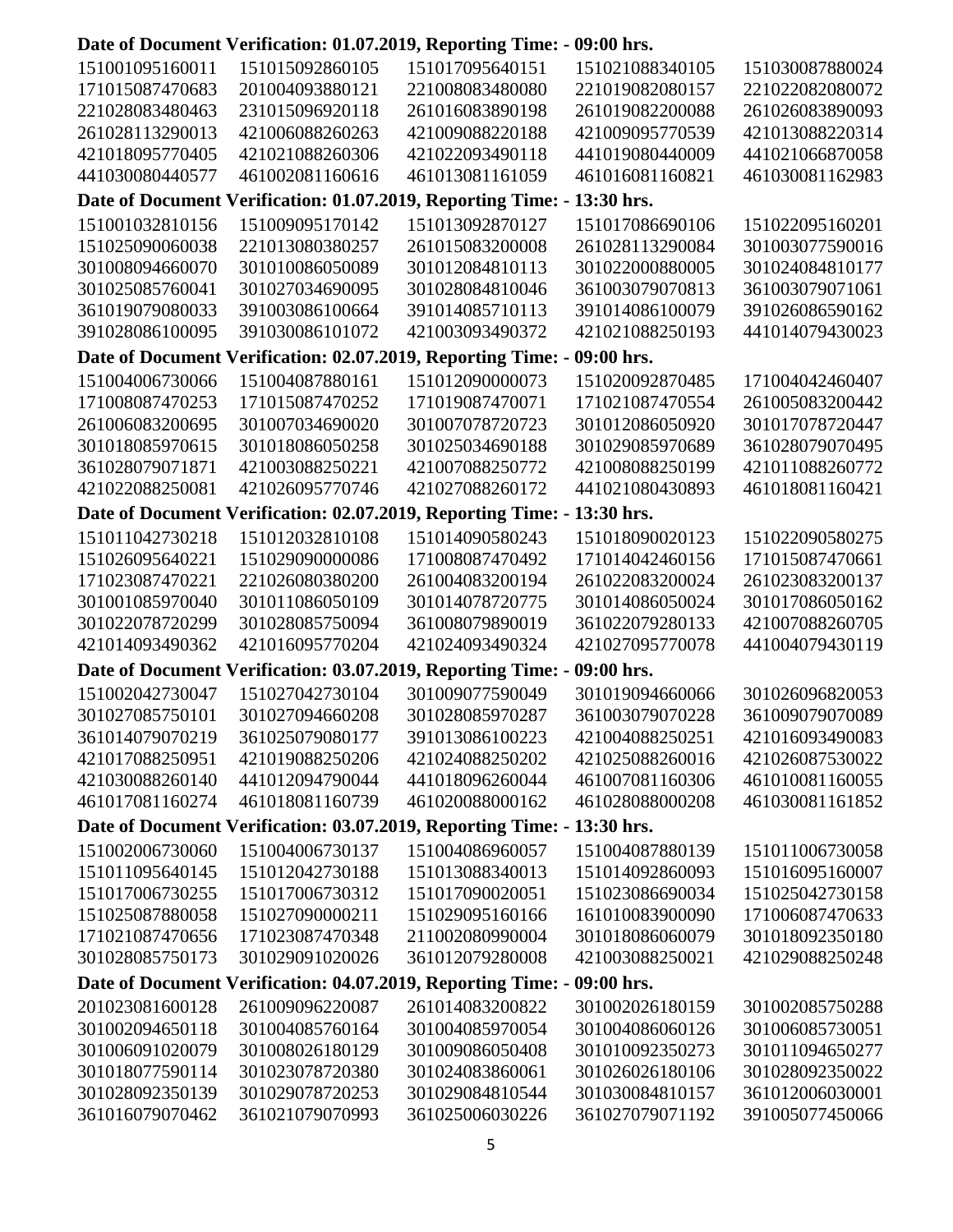# **Date of Document Verification: 04.07.2019, Reporting Time: - 13:30 hrs.**

| 151003095170174 | 151011095640109                    | 151013090580039                                                         | 151020086960030 | 151023042730094 |
|-----------------|------------------------------------|-------------------------------------------------------------------------|-----------------|-----------------|
| 151027095170038 | 171012087470156                    | 171027087470401                                                         | 301006084810181 | 301009086050312 |
| 301011092350063 | 301012085970484                    | 301020085970630                                                         | 301020091020141 | 301021085730047 |
| 391011011180278 | 391015086100736                    | 391021012750140                                                         | 391029086650016 | 421005088250023 |
| 421014088260667 | 421020093490742                    | 421027088220507                                                         | 421027088220641 | 421029088220443 |
| 441005094790068 | 441009004510003                    | 461012081160121                                                         | 461012081160837 | 461013081162856 |
|                 |                                    | Date of Document Verification: 05.07.2019, Reporting Time: - 09:00 hrs. |                 |                 |
| 151002087880042 | 151004042730254                    | 151009042730263                                                         | 151016090020073 | 151018086960109 |
| 151024042730249 | 151024095640017                    | 151026095640009                                                         | 151027042730250 | 171022087470137 |
| 171024087470347 | 221013083480525                    | 221023082280097                                                         | 301013084810825 | 301020083860220 |
| 301022085970306 | 301024092350078                    | 361012079070113                                                         | 361016079070631 | 391030086100037 |
| 421009088220099 | 421010088250110                    | 421011088260129                                                         | 421014093490274 | 421017088250463 |
|                 | 441026094790157                    |                                                                         |                 |                 |
| 441007080430002 |                                    | 441026096690092                                                         | 461014088000284 | 461024081160892 |
|                 |                                    | Date of Document Verification: 05.07.2019, Reporting Time: -            | 13:30 hrs.      |                 |
| 121024079540745 | 151002088340071                    | 151005086690144                                                         | 151012090000198 | 151023095170014 |
| 151028092870413 | 151030090000300                    | 221025083480094                                                         | 301002078720169 | 301002092350062 |
| 301004094660058 | 301006078720200                    | 301008091020196                                                         | 301011078720270 | 301014086050823 |
| 301023085970144 | 301024026180140                    | 301025086050123                                                         | 301026085970016 | 361004079070622 |
| 361020079070976 | 391012011990052                    | 391024011990123                                                         | 391029086100327 | 421003088250338 |
| 421005088220385 | 421009088250094                    | 421017095770590                                                         | 421017095770610 | 421030088250843 |
|                 |                                    | Date of Document Verification: 07.07.2019, Reporting Time: - 09:00 hrs. |                 |                 |
| 151001090020209 | 151003032810035                    | 151003087880047                                                         | 151008006730336 | 151011092870166 |
| 151011095640049 | 151012032810086                    | 151013042730121                                                         | 151014042730401 | 151014090000249 |
| 151020095160129 | 151023006730283                    | 151024095160281                                                         | 171013083870126 | 261011106370066 |
| 261014079090235 | 261019113290017                    | 261022083200590                                                         | 301002094650004 | 301002094660148 |
| 301002094660343 | 301006078720398                    | 361030079071559                                                         | 421013093490009 | 421018088250721 |
| 441029093220061 | 461017088000058                    | 461018081161061                                                         | 461020088000037 | 461029081161011 |
|                 |                                    | Date of Document Verification: 07.07.2019, Reporting Time: -            | 13:30 hrs.      |                 |
| 301003083860219 | 301003085750042                    | 301005091020179                                                         | 301008091020225 | 301010085760134 |
| 301015085750255 | 301017085970220                    | 301018094650173                                                         | 301030077590048 | 361011079070202 |
| 361016079860025 | 361020006030099                    | 361025079080241                                                         | 391001086650403 | 391022029740039 |
| 421004088250147 | 421007088250731                    | 421010088220017                                                         | 421018095770053 | 421019088250128 |
| 421021093490112 | 421026093490024                    | 421026093490647                                                         | 421029095770097 | 441004094790277 |
| 441007080440580 | 441010080440773                    | 441017079760122                                                         | 441017096690003 | 441018080440528 |
|                 |                                    | Date of Document Verification: 08.07.2019, Reporting Time: - 09:00 hrs. |                 |                 |
| 121025079540829 | 151001006730234                    | 151004006730354                                                         | 151004095640137 | 151005095170180 |
|                 |                                    |                                                                         |                 |                 |
| 151007092870461 | 151008032810082<br>151030042730440 | 151015090000093                                                         | 151016032810198 | 151027087880136 |
| 151028042730127 |                                    | 171025087470106                                                         | 301001085760121 | 301007078720839 |
| 301019078720338 | 361005079840244                    | 421005088220733                                                         | 421008095770809 | 421011093490729 |
| 421013088260053 | 421015088220409                    | 421016088220058                                                         | 421018093490272 | 441007080440177 |
| 461002081160191 | 461002081160244                    | 461003081160565                                                         | 461005014050022 | 461030081160064 |
|                 |                                    | Date of Document Verification: 08.07.2019, Reporting Time: -            | 13:30 hrs.      |                 |
| 121030079540926 | 151001042730534                    | 151002090000124                                                         | 151002090000365 | 151003095640134 |
| 151004087880114 | 151004090020212                    | 151004095640061                                                         | 151005090060055 | 151009092860116 |
| 151012042730162 | 151014090020032                    | 151017090000187                                                         | 151019095160184 | 151022042730130 |
| 171014087470355 | 261010096220053                    | 301007078720073                                                         | 301021078721090 | 301027084810742 |
| 361011079071296 | 361022079070965                    | 421001095770730                                                         | 421004093490345 | 421006088220788 |
| 421021088220564 | 421030093490501                    | 441005080440127                                                         | 441022080440153 | 461014081160227 |